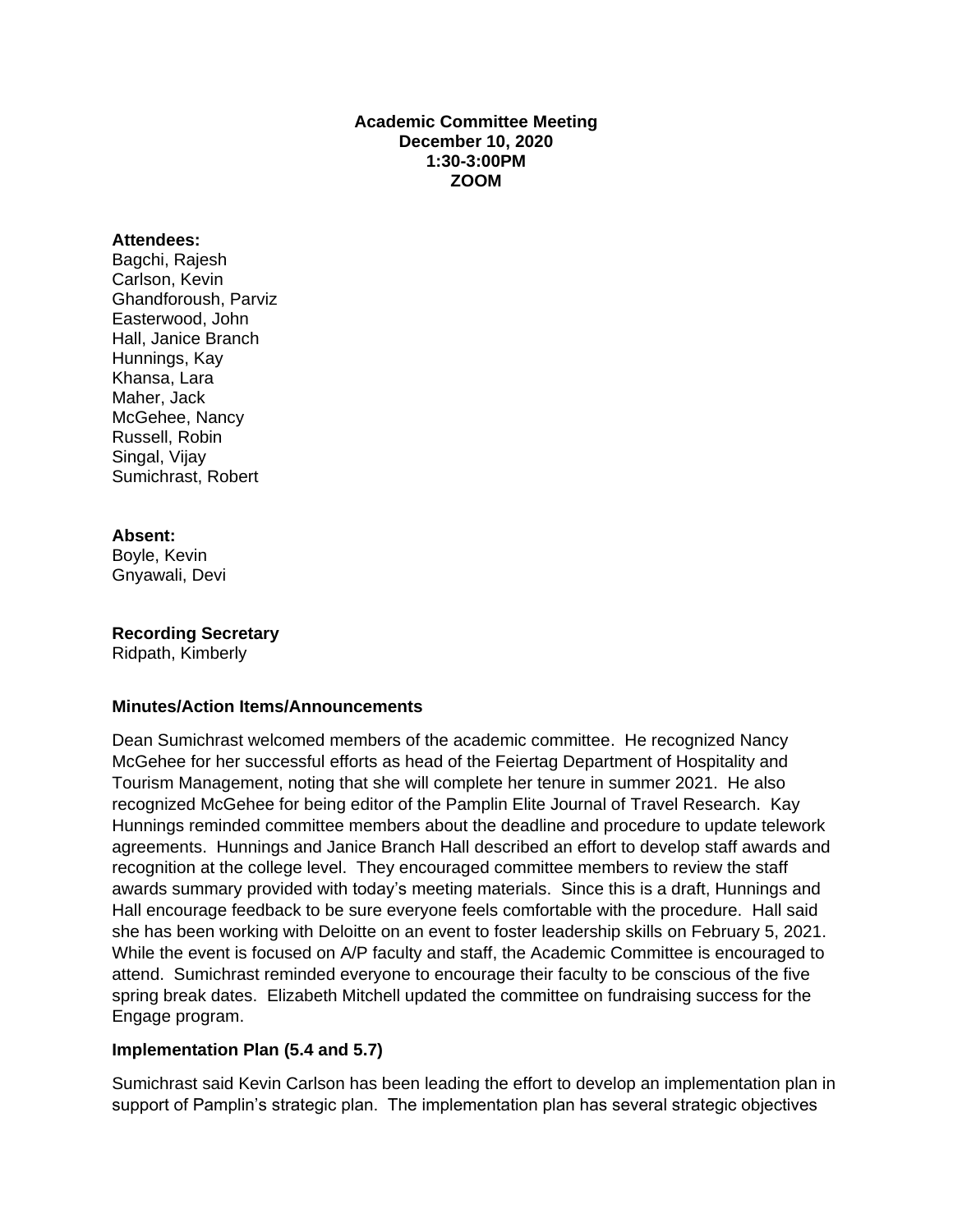linked to the strategic plan. Each strategic objective is supported by several goals, often with specific metrics to measure progress. The implementation plan lists a set of actions the college will take to make progress on goals. Sumichrast said todays discussion will focus on strategic initiative 5.4 (research). If there is time, the committee will begin discussion of 5.7 (pillars). He asked that the committee consider whether achieving the goals of strategic initiatives 5.4 assure that progress is made on the initiative. In addition, he asked if the planned actions will lead to achieving the goals. Each action has costs which have not yet been estimated. The committee should consider the relative of importance of the proposed actions. Sumichrast discouraged the committee from considering the precise levels associated with the metrics, at this time.

Kevin Carlson described 5.4 as an expansion of what Pamplin has been doing and measuring over the past five years. Carlson invited the committee for open discussion. There was strong support for measuring progress with elite publications and improved ranking by UT-Dallas. Some were in favor of putting more emphasis on UT-Dallas journals rather than on the full list of Pamplin Elite Journals. Concern was expressed about the availability of resources to achieve a UT-Dallas ranking of 50 or better. There was strong sentiment for reducing the number of goals and actions. The committee recognized reasons for including a goal for sponsored research but preferred that it be in a section other than research. There was support for including a goal for Ph.D. student placement but not one for publications. While the committee agreed that editorship of an elite journal should be encouraged, there was no support for including it as a goal.

Carlson will revise, eliminate and move some of the goals of 5.4. He will also revise the actions planned to achieve the goals.

### **PCLE**

Sumichrast reminded the committee that the college has formed the Pamplin Community for Leadership Engagement or PCLE. PCLE is not an advisory board in the usual sense. Instead, PCLE facilitates communication about practices and priorities among the colleges' many advisory boards. The goal of PCLE is the improve the practices in each advisory board by sharing these ideas. Sumichrast asked department heads and unit leaders to allow their boards' PCLE representatives time on the agenda, to share these ideas.

#### **Advancement**

Elizabeth Mitchell provided a quick overview of Pamplin's Philanthropic Fundraising Progress. It has increased a great deal which has been a joint effort and is very much appreciated. She summarized the three-year fundraising totals. Mitchell also shared the changing of culture of philanthropy in the past three years. Too many philanthropic Pamplin alumni support athletics exclusively.

#### **US&P Survey Results**

Sumichrast welcomed John Easterwood, Chair of the US&P Committee, to lead a discussion on the results of the survey it conducted earlier this semester. Sumichrast said he hoped the